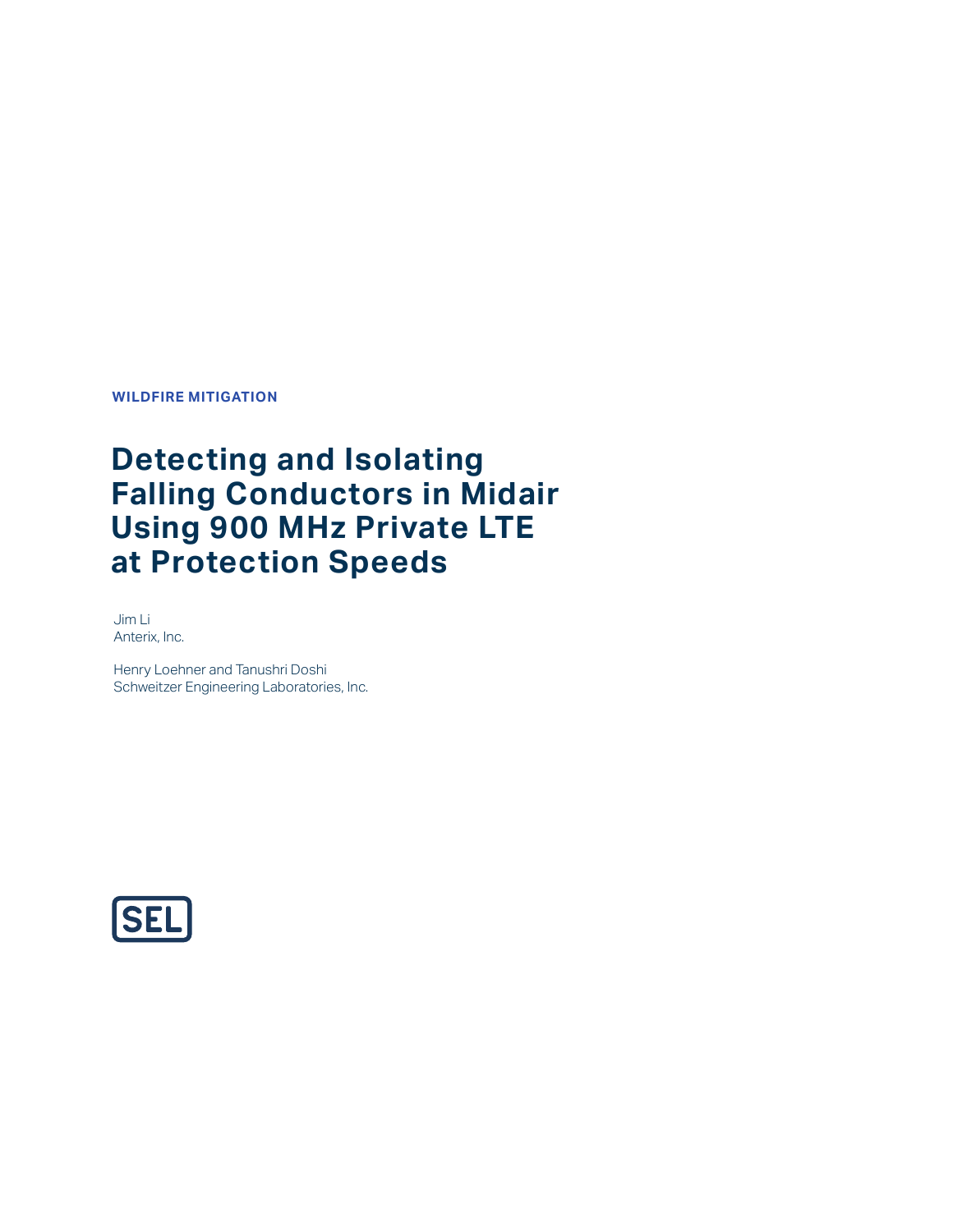## Abstract

The falling conductor protection (FCP) application developed by Schweitzer Engineering Laboratories, Inc. (SEL) depends upon reliable, low-latency broadband communications to de-energize broken distribution power lines as they fall, eliminating the risk of wildfire caused by arcing of live wires on the ground [1] [2] [3]. This paper describes the test bed operation of the FCP application enabled by a private Long-Term Evolution (LTE) network using Anterix's 900 MHz band spectrum. It reports that, in a range of network congestion and signal strength scenarios, the 900 MHz private LTE network successfully supports the FCP application to de-energize the affected circuit section within one second. This is less than the time it takes for a broken conductor to fall to the ground, typically a distance of 25 feet.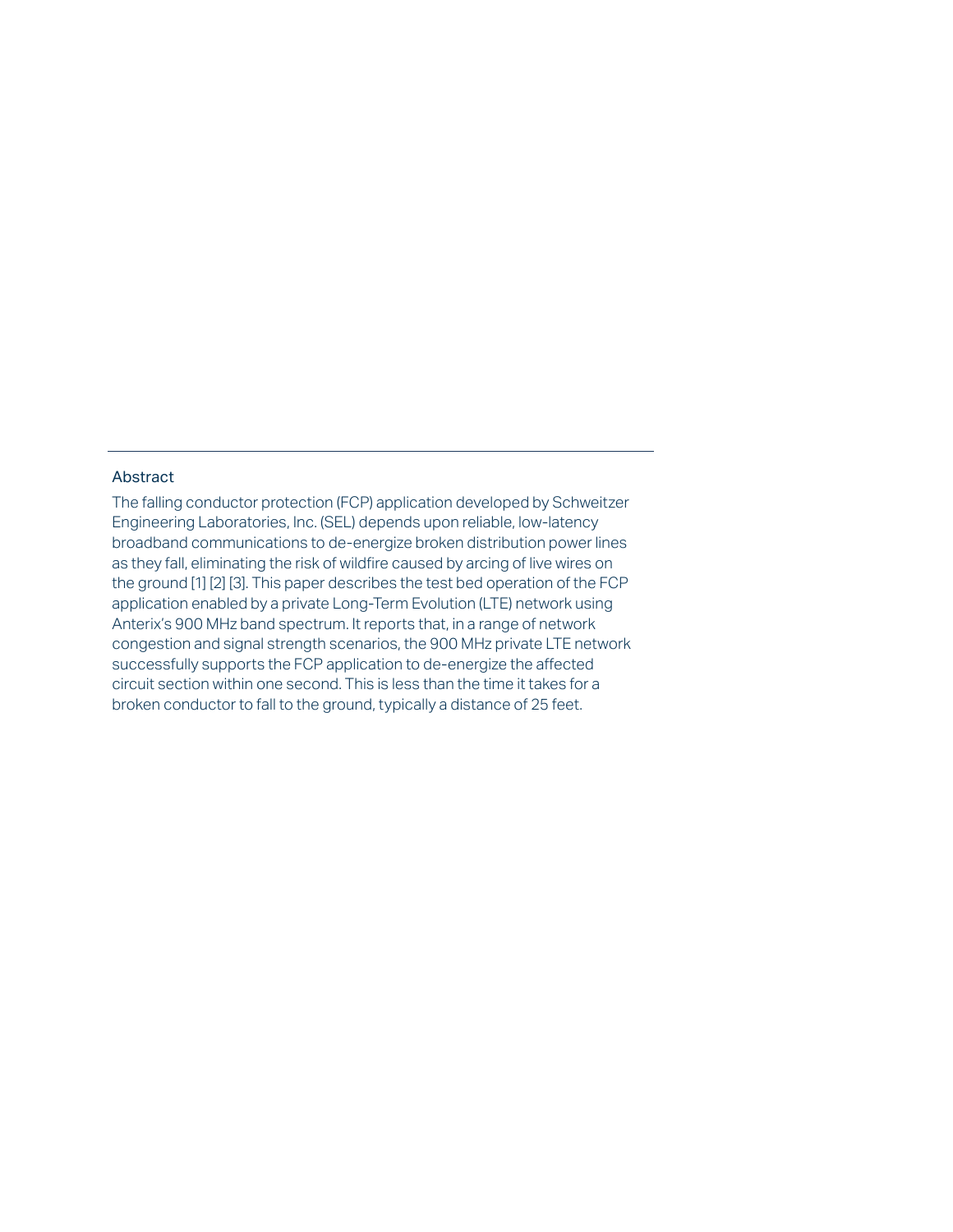## Introduction

As the need for active protection continues to increase, proper networking and communications systems are becoming important to support the electric grid. As outlined by the California Public Utilities Commission, a modern grid should have increased resilience to wildfire hazards [4]. Further, as outlined in the U. S. Department of Energy's "Grid Modernization Multi-Year Program Plan," increased reliability, enhanced security, and superior flexibility are necessary to respond to variability [5] [6]. Specifically, for active protection systems, falling conductor protection (FCP) technology [7] can be deployed and evaluated in both centralized and decentralized architectures. In both architectures, private networks utilizing LTE (PLTE) are integrated as the broadband wireless technology. Some utilities will collaborate on accelerating the pace of technological development by focusing on grid modernization innovation and wildfire mitigation.

The use of communications networks enables a variety of grid modernization applications, such as protection, fault location, isolation, and service restoration (FLISR), Volt-VAR Optimization (VVO), Advanced Metering Infrastructure (AMI), and SCADA. Power system utilities use diverse communications interfaces, such as fiber, Ethernet, telephone, cellular, and other proprietary mesh or wireless technologies, to exchange information between assets, such as intelligent electronic devices (IEDs) and substations. Typical communications transports for critical infrastructure applications are comprised of multiple standards and protocols, such as Modbus, DNP3, IEC 61850, and others. A robust, secure, and reliable infrastructure to enable efficient communication is required.

Among the grid operation challenges that can benefit from communications, this paper considers reliable protection that focuses on active detection for hazard mitigation. The work presented here particularly focuses on the PLTE infrastructure that is applied in an FCP relaying application in an advanced SCADA topology [8].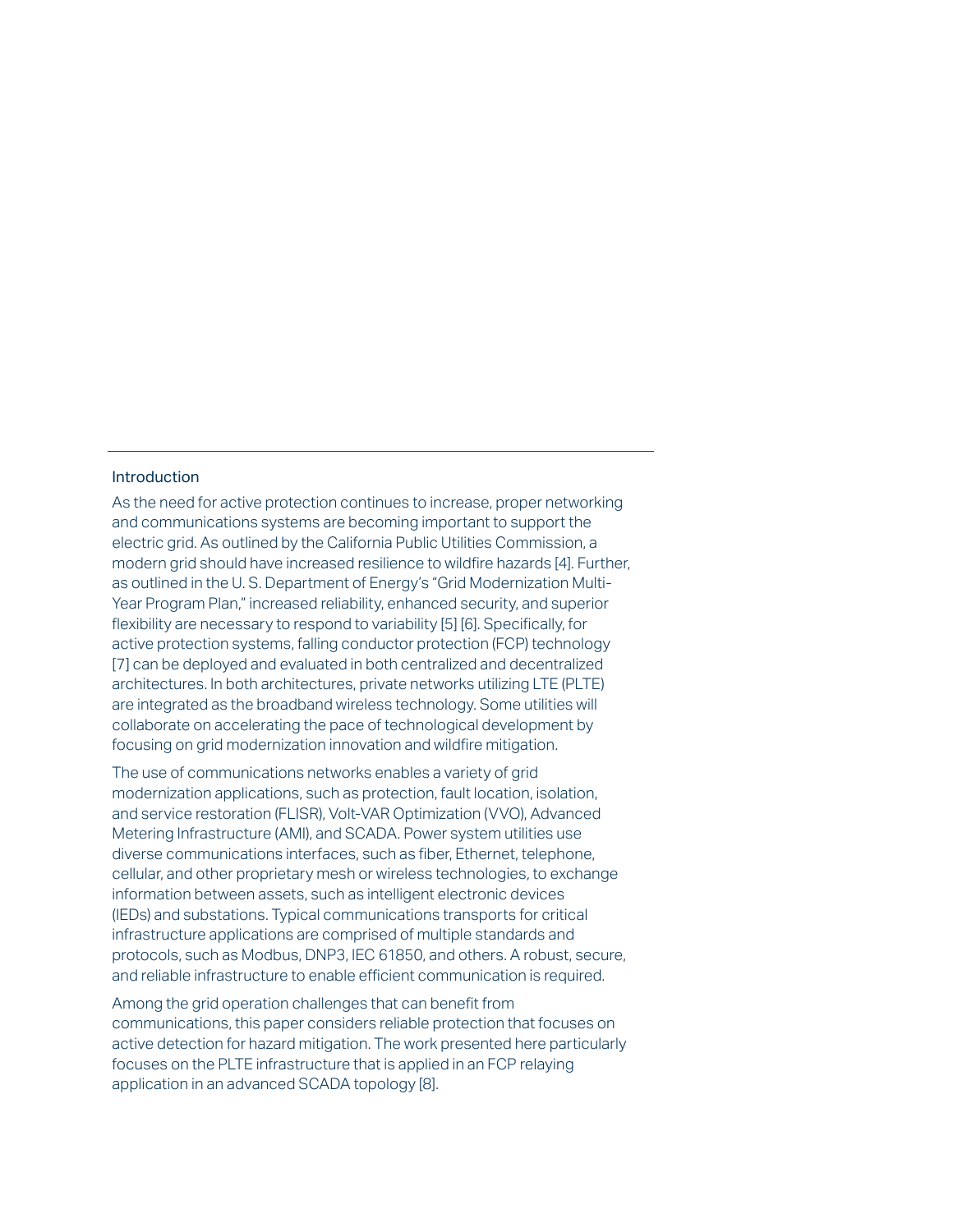In this paper, PLTE is evaluated to implement the communications among active protection equipment in the field via 900 MHz LTE-connected IEDs, or simply LTE IEDs. The objectives are to show proper functionality and to characterize performance over various deployment scenarios. This work will also serve as a source of data for future analysis to fine-tune operational parameters for implementing FCP over PLTE.

## Overview of the SEL/Anterix 900 MHz Private LTE (PLTE) Experiment

Standardized and proprietary wired and wireless technologies can be used to facilitate information signaling for this application. This paper focuses on the use of wireless communications within a privately owned network. LTE, in general, provides highly robust wireless communications characterized by broadband bandwidths with low latency. It utilizes advanced physical layer techniques, such as multiple-input, multiple-output (MIMO), adaptive modulation, and space-time resource scheduling. It is a standardized technology that originated from 3GPP since Release 8. Inherently, it is IP-based and can be used for various data planes and voice in both commercial and enterprise end-user applications. It has progressed from data pipeline technology to service tier technology that now encompasses communications not only for voice and mobile phone applications but also for critical infrastructure, such as Internet of Things (IoT), push-to-talk (PTT), video, and others. Since 3GPP Release 13, LTE encompasses enhanced technologies for NB-IoT, Cat-M, and LTE-Advanced-Pro compatibility.

LTE for consumer and commercial use is typically provided to end users via service arrangements on their own mobiles or other LTE user equipment.

Implementing LTE within a privately owned network broadens the scope for the end user to own the entire infrastructure of the LTE network, including the evolved packet core (EPC), radio access network (RAN), and user equipment. In this arrangement, the end users, who are typically enterprise customers, are supplied the entire wireless infrastructure to integrate within their own IT and operational technology (OT) private enterprise. Benefits include:

- Full end-to-end network control and optimization plus traffic prioritization that seamlessly integrates with IT networks and OT applications.
- End-to-end wireless design and life-cycle management converged with IT networks.
- Robust security and full visibility of the wireless network elements within the enterprise Security Operations Center (SOC)/IT/OT requirements.
- A 900 MHz LTE ecosystem based on 3GPP standards that scales across multiple infrastructure and LTE device vendors.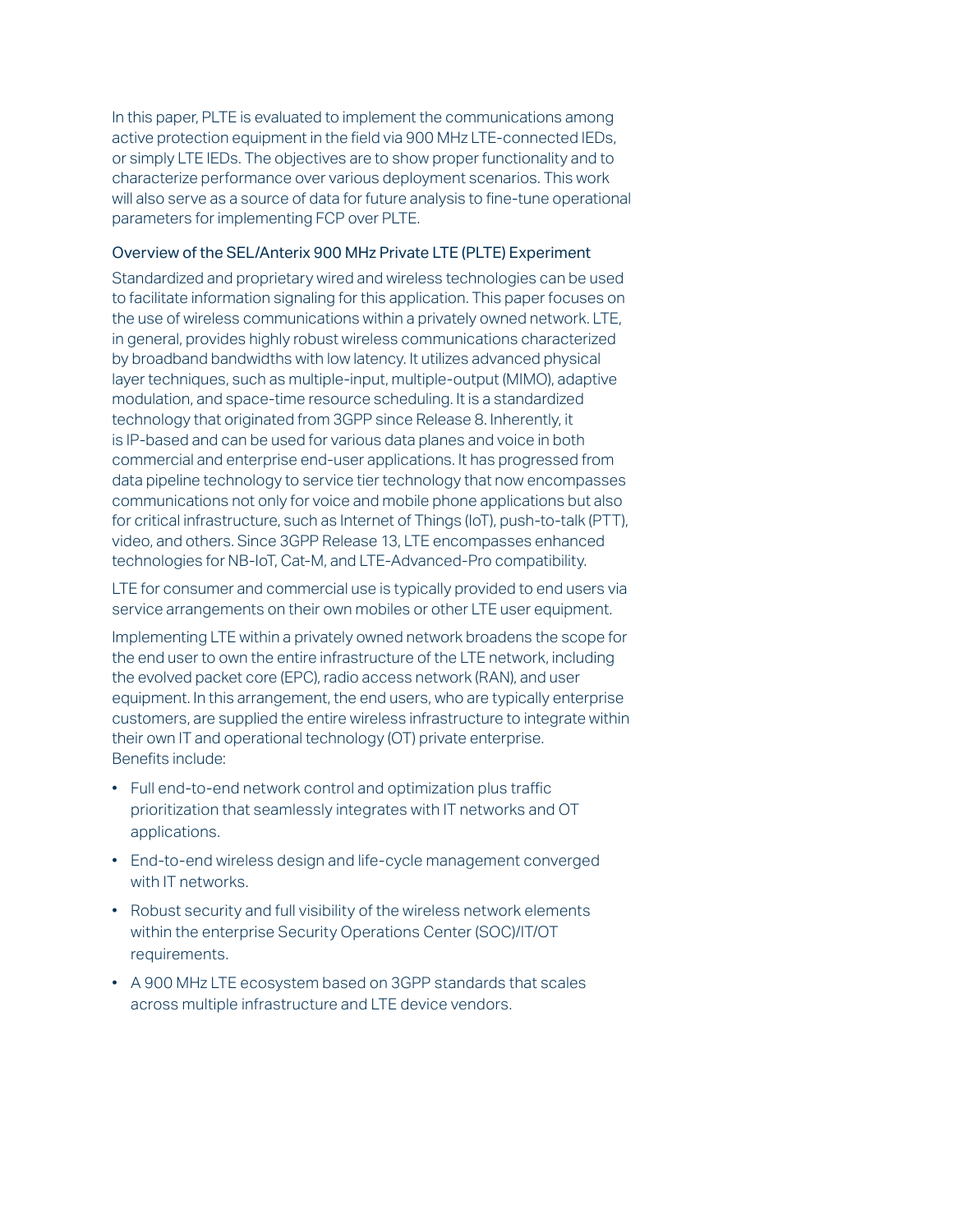## OVERVIEW OF FALLING CONDUCTOR DETECTION SYSTEM

Application—Detect broken conductors to minimize the risk of wildfire and danger to the public. Broken overhead electrical conductors that reach the ground present a wildfire and public safety risk. The faster the broken conductor can be detected and de-energized, the lower the risk of fire or danger to people.

## PRIOR DETECTION METHODS

Historically, detecting downed conductors on high-impedance ground surfaces has been difficult because they do not typically generate high fault currents that can be detected by overcurrent protective relays. An energized conductor in contact with the ground provides a high-impedance path to ground, typically resulting in fault currents that are too low to trip overcurrent protective relays. In some cases of falling conductors, an initial high fault current is seen from a tree falling on the line, or the line contacting another conductor or ground wire, causing the overcurrent relay to open to protect the line. However, the relay will typically not sense a high fault current upon reclosing after the line has contacted a high-impedance ground surface, and the line will remain energized. Various methods have been used to detect downed conductors, including detection of signatures from harmonic and interharmonic energy caused by arcing that is associated with a downed conductor. The one thing these methods have in common is that they do not begin their detection process until the conductor is already on the ground and arcing. It can take several minutes for these detection methods to identify a downed conductor once it has made contact with the ground.

## NEW FALLING CONDUCTOR DETECTION METHOD

A new method for broken conductor detection is described in the paper "Catching Falling Conductors in Midair – Detecting and Tripping Broken Distribution Circuit Conductors at Protection Speeds" [7].

This method uses synchrophasor data streamed from both ends of a protected line segment to calculate the rate-of-change of conductor voltage (dV/dt) and changes to sequence voltage magnitude and angles to evaluate if a conductor has broken. Using this method, it is possible to detect the presence of a broken conductor and signal protective relays to de-energize the affected line segment in less than 500 milliseconds (which is considerably less than the time it takes for a broken conductor to hit the ground), thereby mitigating the fire and public safety hazards associated with an energized conductor arcing on the ground.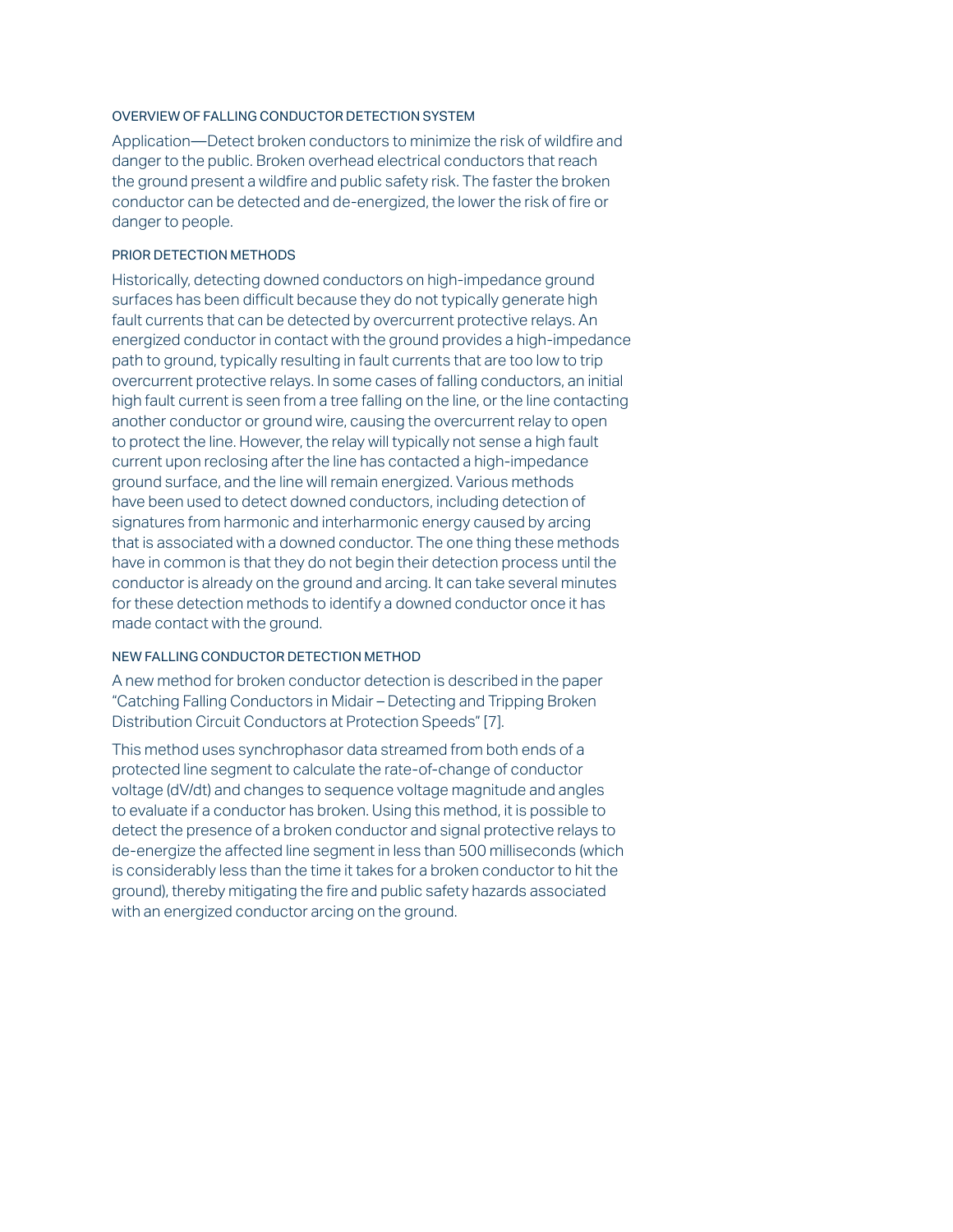## FALLING CONDUCTOR DETECTION SYSTEM COMPONENTS

The main elements of the falling conductor detection system are the following:

- Protective relays (or recloser controls) and associated switchgear at each end of every line segment covered by the falling conductor detection system. The protective relays act as phasor measurement units (PMUs), to collect phasor data for the line segment and signal the associated switchgear to open and de-energize the affected line segment when a falling conductor is detected.
- High-bandwidth, low-latency communications to transmit phasor data between all PMUs and the phasor data concentrator (PDC)/real-time automation controller (RTAC) running the falling conductor detection algorithm. Each PMU synchronously samples the conductor phasor measurements 30 times per second. Data from all PMUs need to arrive at the PDC within 200 ms of being sampled to be included in the PDC data packet that is passed along to the controller running the falling conductor detection algorithm.
- The RTAC controller that runs the falling conductor detection algorithm, which uses multiple calculations to evaluate the incoming phasor data and detect a falling conductor. The measured values being evaluated by the algorithm do not change instantaneously, requiring some time for the algorithm to decide as to whether a falling conductor event has occurred and signal the protective relays to issue the trip command and de-energize the affected zone. In a typical application, the controller running the falling conductor detection algorithm will simultaneously evaluate each phase of different line segments and will detect the broken conductor and signal only those protective relays on each end of that line segment to open and de-energize the affected circuit.
- High-bandwidth, low-latency communications to transmit IEC 61850 GOOSE trip messages from the RTAC to the protective relays in the event a broken conductor is detected.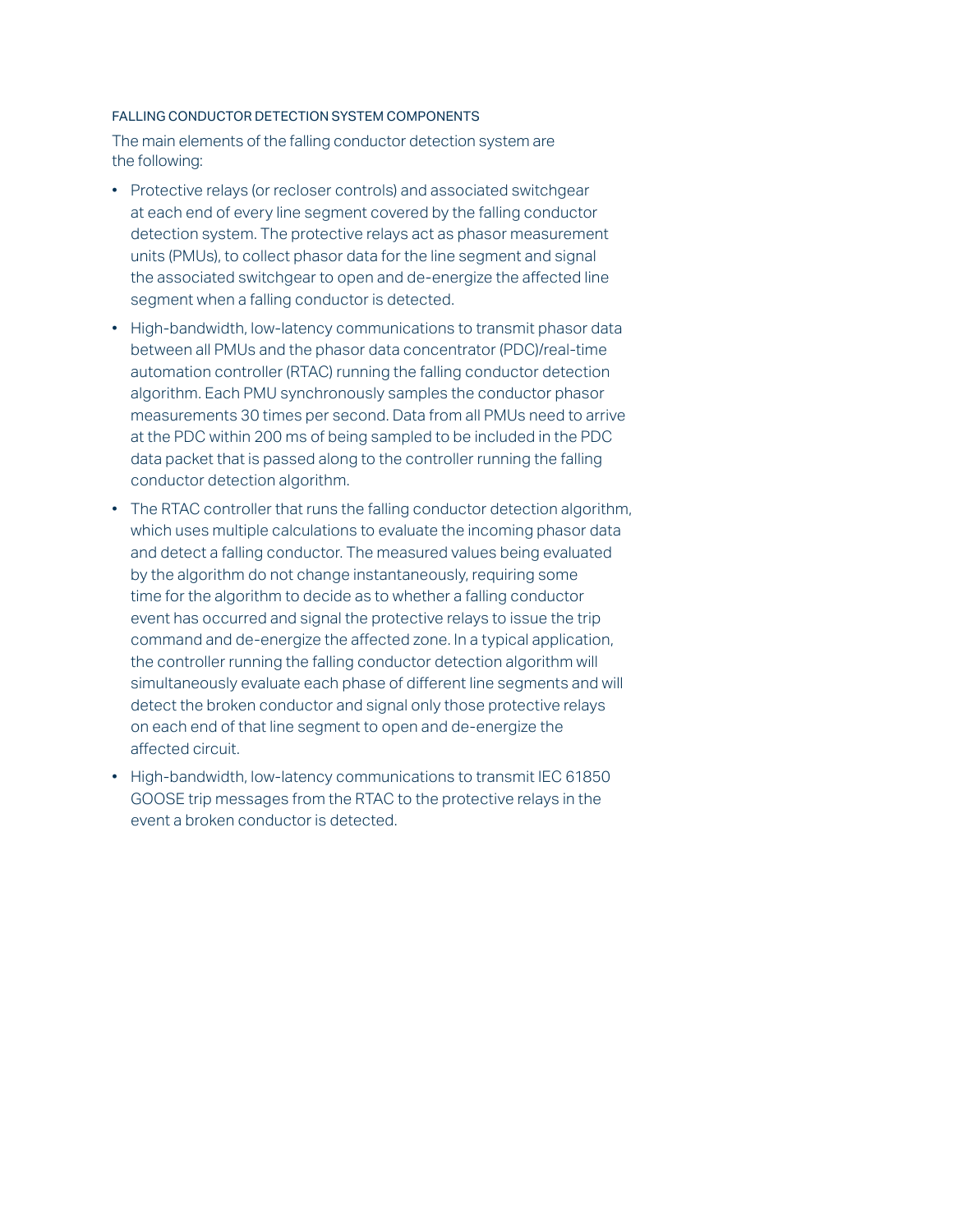#### CRITICAL SYSTEM REQUIREMENTS

The key performance requirement of the system is response time. Assuming a typical distribution system conductor is 25 feet above the ground, Newton's Law tells us that a broken conductor will hit the ground about 1.25 seconds after a break occurs. Taking into account the time it takes for switchgear on the line to operate, the system has approximately one second to make a decision and signal the relays to open the breakers and isolate the faulted section. The detection algorithm relies on the quality of the phasor measurement data to make a quick decision as to whether a broken conductor event has occurred. If data from some PMUs is unavailable or if its reception is delayed, the algorithm will take more time to detect a broken conductor. Ensuring reliable and timely reception of the phasor measurement data by the RTAC requires a communications method with adequate bandwidth and low, deterministic latency to transmit the data from the PMUs to the RTAC. These same system characteristics will ensure that the GOOSE trip messages are also received with minimal delay by the protective relays in the event a falling conductor is detected.



#### **SCADA SYSTEM ARCHITECTURE**

Figure 1—Advanced SCADA architecture versus traditional [8]. Copyright SEL, SDGE, and Quanta Technology, 2016.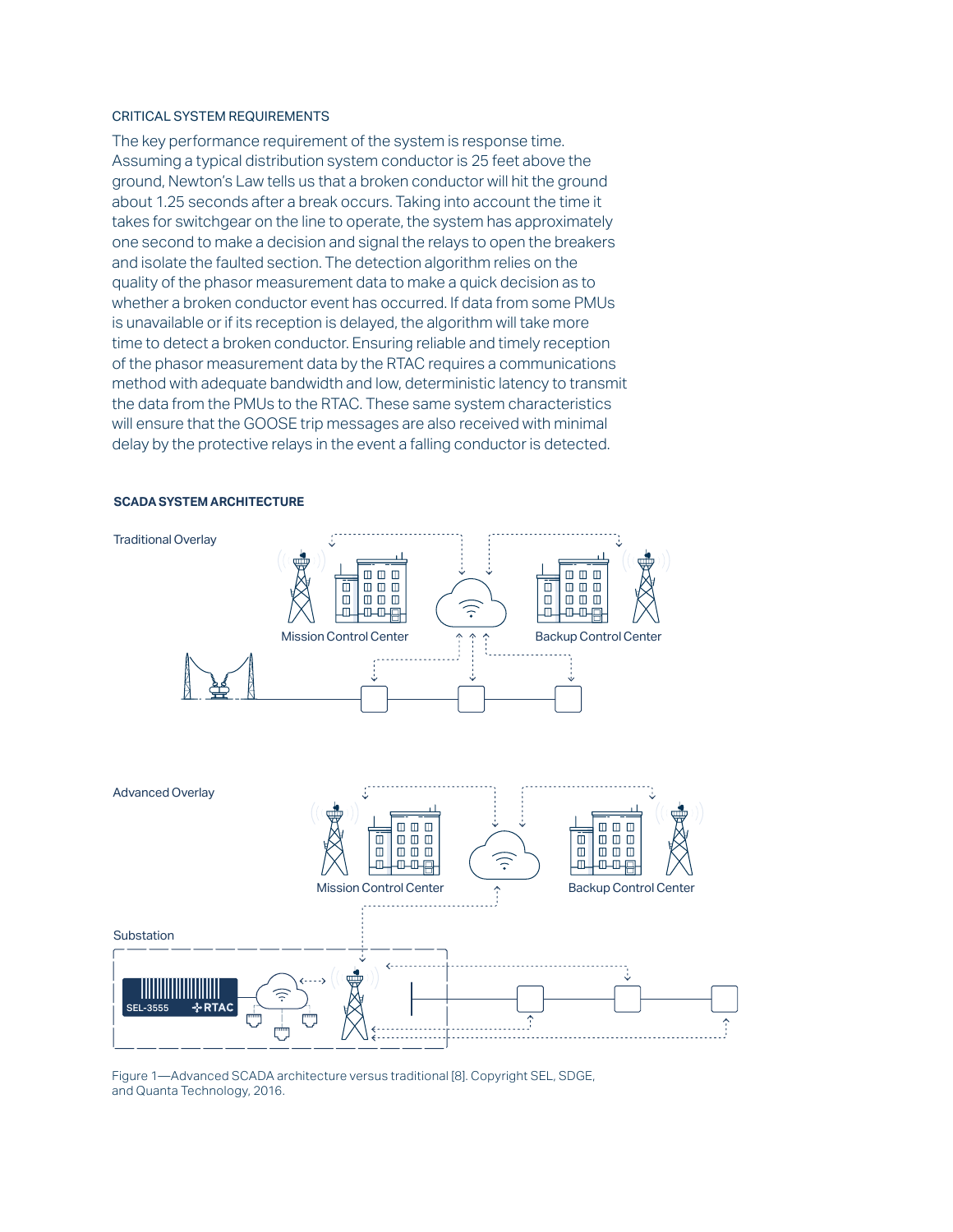For the advanced SCADA architecture demonstrated in this experiment, PLTE is employed as the communications interface. This choice enables flexible control and optimization of advanced SCADA device signaling and provides a resilient and secured wireless communications topology that has broadband performance in both latency and capacity.

## Typical PLTE Metrics and Deployment Scenarios

## APPLICATIONS

To evaluate application performance and latency end to end with PLTE under various network signal and traffic utilization conditions, FCP-triggered events are performed. FCP, as described in the previous section, is a protection function of distribution systems that quickly disconnects, or deenergizes, a live conductor when an affected circuit opens. The objective is to avoid an event in which live conductors on the ground cause a short circuit because of unintended local arcing conductivity during a falling conductor event, resulting in a fire hazard. This function requires the highest level of resilient transmission of the signaling to and from the participating protection IEDs. Moreover, the triggering of relays and controls with low latency, even under congested or low-signal quality channel conditions, is required. This is a critical test of advanced SCADA operations for a utility's protection use case using a dependable wireless communications solution.

In contrast to uplink PMUs that require high bandwidth, downlink command signaling requires low latency and low bandwidth analogous to other system protection-related functions. It requires the transmission of signaling to multiple remote IEDs using 900 MHz LTE gateways on a distribution system (e.g., recloser controller or relay) with low latency. It also requires signaling of PMU/phasor measurement information to and from multiple remote IEDs using the additional 900 MHz LTE gateways to an aggregation point, where tripping decisions can be actively made and transmitted to the IEDs for opening the associated breakers. IEC 61850 and IEEE C37.118 protocols are the transport layer signaling used by the application's signaling and PMU functions. This paper provides the results of using PLTE-enabling communications for the FCP application.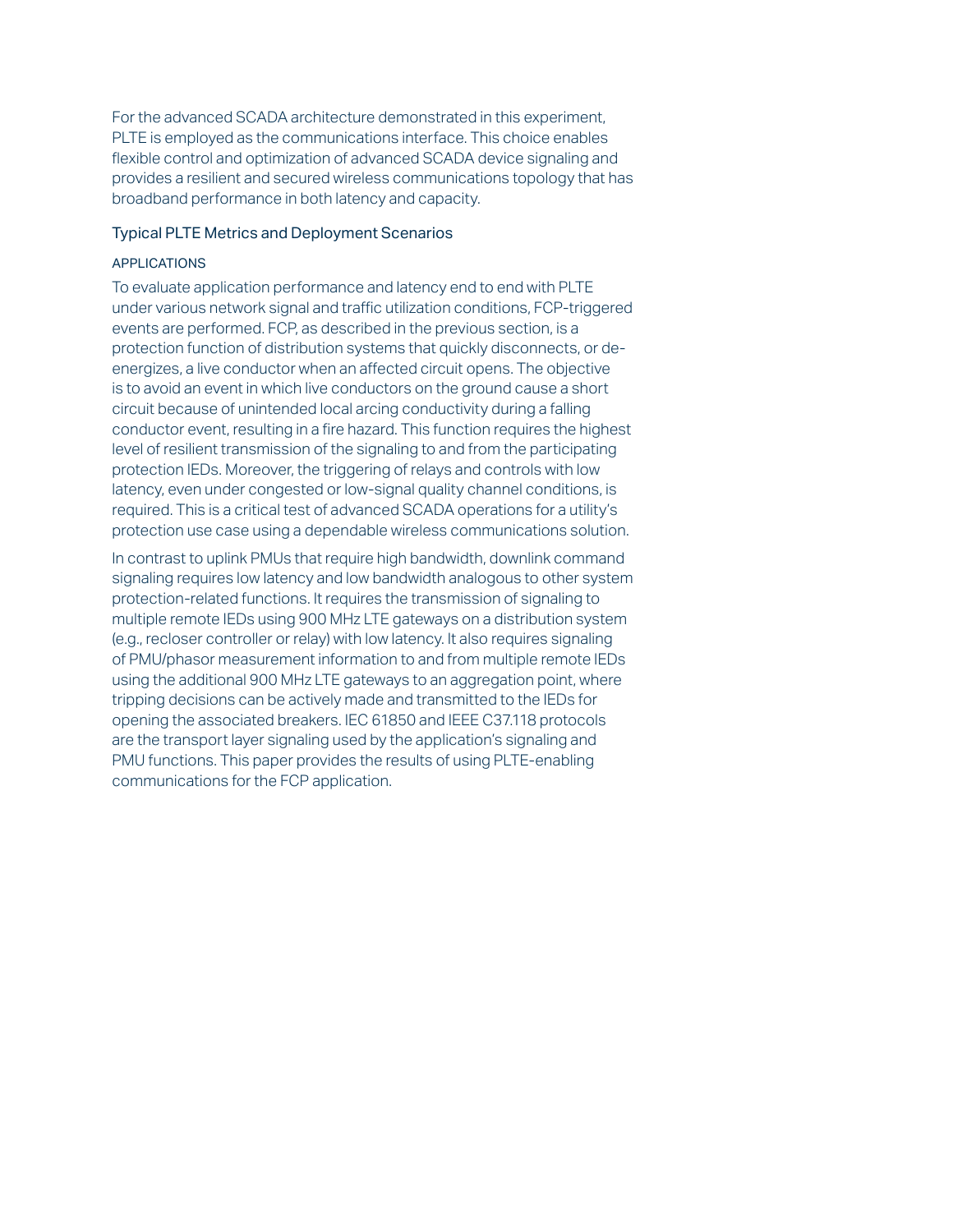#### Substation



Figure 2—FCP one-line architecture system under test.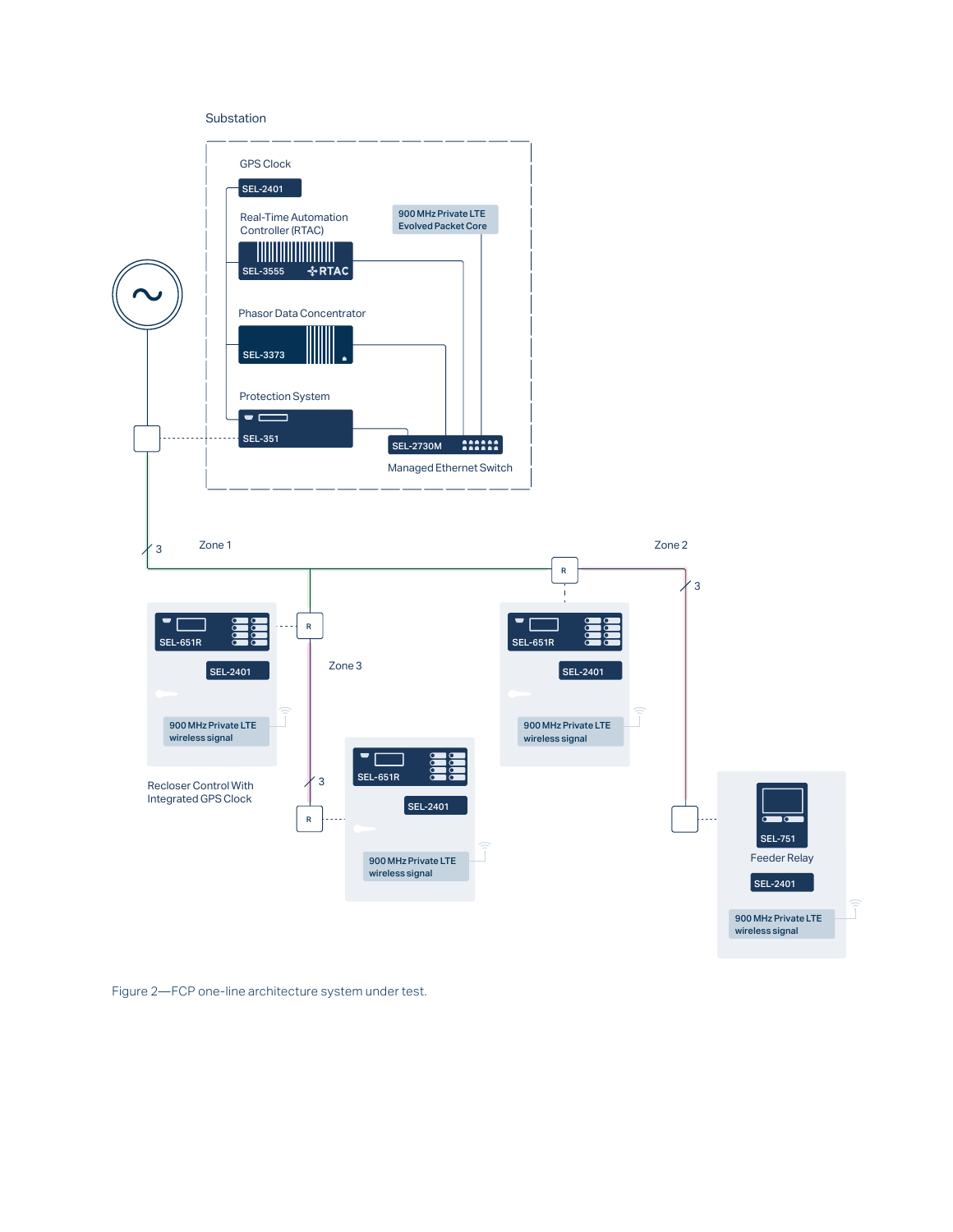Figure 2 shows the system with one line used for testing the 900 MHz PLTE system. It is a standard 12 kV distribution circuit with an SEL-351 Protection System at the substation and an SEL-651R-2 Advanced Recloser Control and SEL-751 Feeder Protection Relay in the field. A real-time digital simulator (RTDS) is used in the test setup to model the distribution circuit. This testing involves the hardware-in-the-loop (HIL) feature. The physical test rack consists of the following equipment:

- SEL-351 Protection System
- SEL-651R-2 Advanced Recloser Control
- SEL-751 Feeder Protection Relay
- SEL-3373 Station Phasor Data Concentrator (PDC)
- SEL-3555 Real-Time Automation Controller (RTAC)
- SEL-2407® Satellite-Synchronized Clock
- 900 MHz PLTE system—Full EPC/RAN 3GPP Release 13
- Cisco unmanaged switch



Figure 3—Test system scenarios with falling conductor events at remote Locations 1 and 2.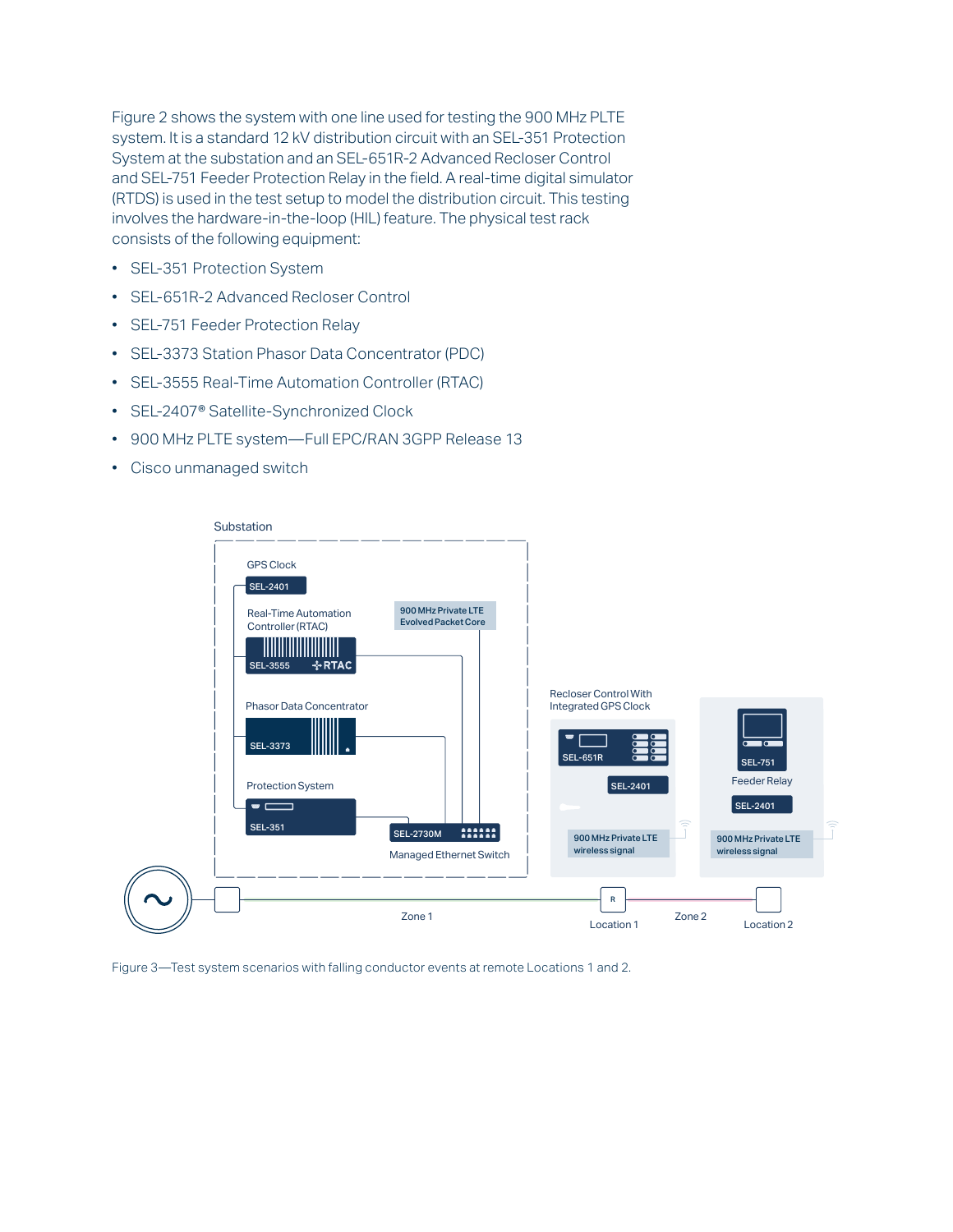For the testing using PLTE, a falling conductor event is simulated at either Location 1 or Location (see Figure 3). Once the event occurs, the PMU data from protection equipment on each end of the line segment with the broken conductor will begin to show the signature waveforms of the conductor break. The falling conductor detection algorithm is continuously monitoring each phase of every line segment, looking for changes in system voltage over time (dV/dt) or for differences in sequence voltage magnitude or angles between the measurements on each end of every line segment. If any of these measurement methods exceeds the system thresholds, the algorithm indicates a falling conductor event and the RTAC sends trip signals to the appropriate protective devices. For a broken conductor in Location 1, trip signals are sent to the SEL-351 and SEL-651R-2 to isolate that line segment. For a broken conductor in Location 2, the trip signals are sent to the SEL-651R-2 and the SEL-751 to isolate that line segment.

An initial calibration scenario was implemented with a wired connection to and from the PDC and the protection equipment using an unmanaged switch and IP targets within the same subnet. The objective of this test was to establish the baseline for latency measurements in the test bed and to qualify necessary signaling between the various SEL equipment using IEC 61850 and IEEE C37.118 protocols.

## INITIAL CALIBRATION RESULTS

Synchrophasor data quality between the IEDs and the PDC was verified using SEL PDC Assistant software. Healthy IEC 61850 communications quality was verified between the RTAC and all the relays in the test set up.

The following is a summary of IEEE C37.118 and IEC 61850 communications checks between various points in the test system shown in Figure 2:

| Transmit       | Receive               | <b>Status</b> |
|----------------|-----------------------|---------------|
| <b>SEL-351</b> | <b>PDC</b>            | OK            |
| SEL-651R-2     | <b>PDC</b>            | OK            |
| <b>SEL-751</b> | <b>PDC</b>            | OK            |
| <b>PDC</b>     | RTAC (for SEL-351)    | OK            |
| <b>PDC</b>     | RTAC (for SEL-651R-2) | OK            |
| PDC.           | RTAC (for SEL-751)    | ΩK            |

1. IEEE C37.118 communications data:

2. IEC 61850 communications signaling (communications confirmed with packet capture [PCAP] logs):

| <b>Transmit</b> | Receive        | <b>Status</b> |
|-----------------|----------------|---------------|
| RTAC            | <b>SEL-351</b> | OK            |
| RTAC            | SEL-651R-2     | OK            |
| RTAC            | SFI-751        | OK            |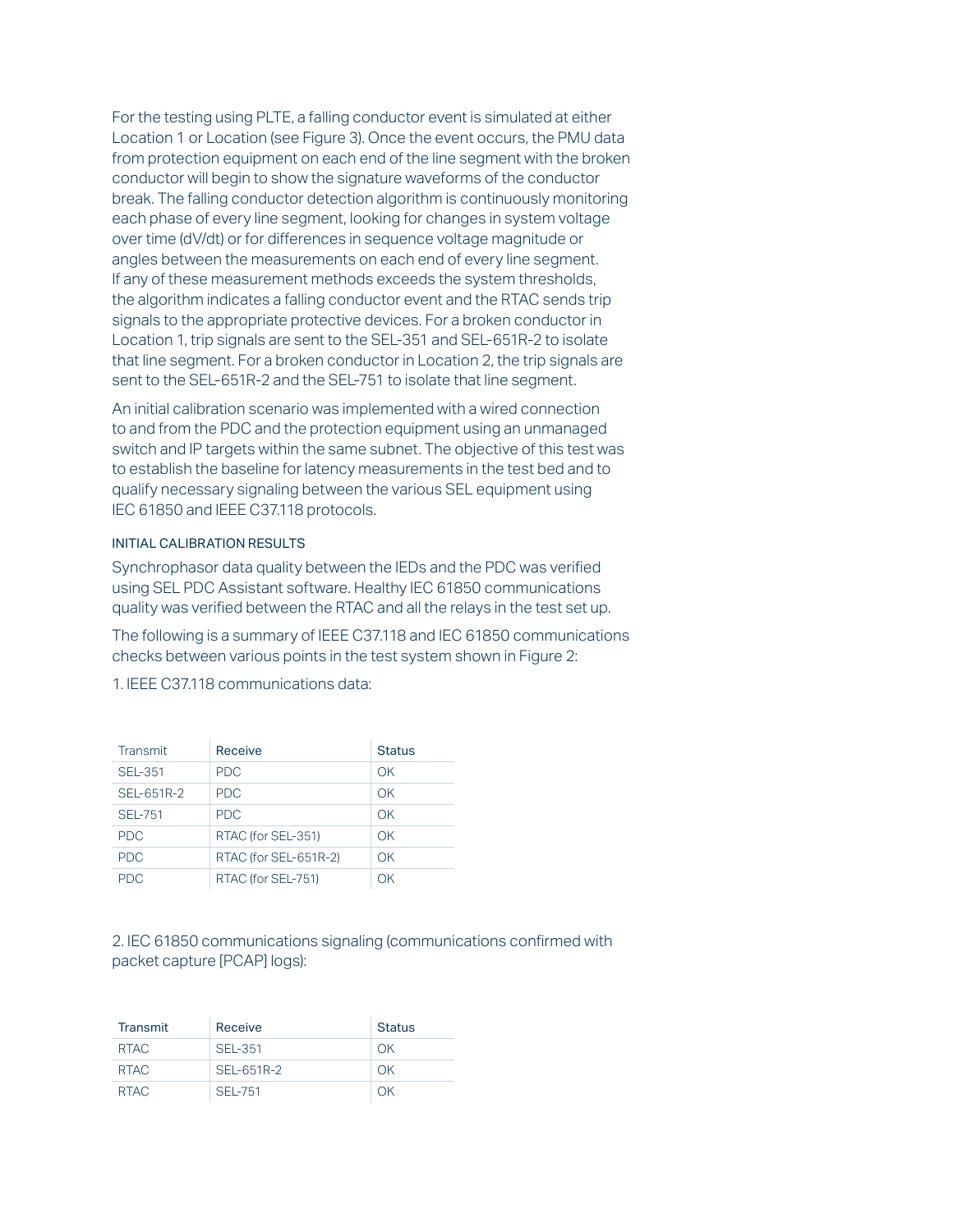The system acted as expected in response to falling conductor simulations at Locations 1 and 2.

The average communications latency from the RTAC for five iterations of falling conductor events at both locations is:

- 11 ms for the SEL-351
- $\cdot$  10.2 ms for the SFI-651R-2
- 12.6 ms for the SEL-751

The average falling conductor initiation-to-trip time for five iterations of falling conductors at Locations 1 and 2 is:

- 274.4 ms for the SEL-351 at the substation location (no wireless in Network Architecture 1)
- 273.7 ms for the SEL-651R-2 at Location 1
- 276.2 ms for the SEL-751 at Location 2

These latency (falling conductor initiation-to-trip time) results are well within the limits of this FCP application with an operational target requirement of approximately one second for a 25-foot-tall distribution line. This is expected since the baseline results were established with wired connectivity between the various SEL protection equipment elements in the test bed.

## SYSTEM ARCHITECTURE USING PLTE

The PLTE communications system uses off-the-shelf 3GPP Release 13 standardized LTE hardware and software implementations from Amarisoft. The components include an EPC, eNB, and multiple LTE gateway access points. Two access points provide the wireless connectivity to the two protective IEDs on the test bed. An additional access point generates traffic loads to simulate various resource utilization conditions on the LTE air interface. These access points operate at 900 MHz and were procured off the shelf from GE and Encore Networks. A private enterprise server was also implemented with various quality of service (QoS) tiers. Since the underlying SEL FCP application operations network requires the same subnet connectivity, a frame relay topology was employed. See Figure 4 for the PLTE architecture. The experiment was performed indoor in a controlled test environment.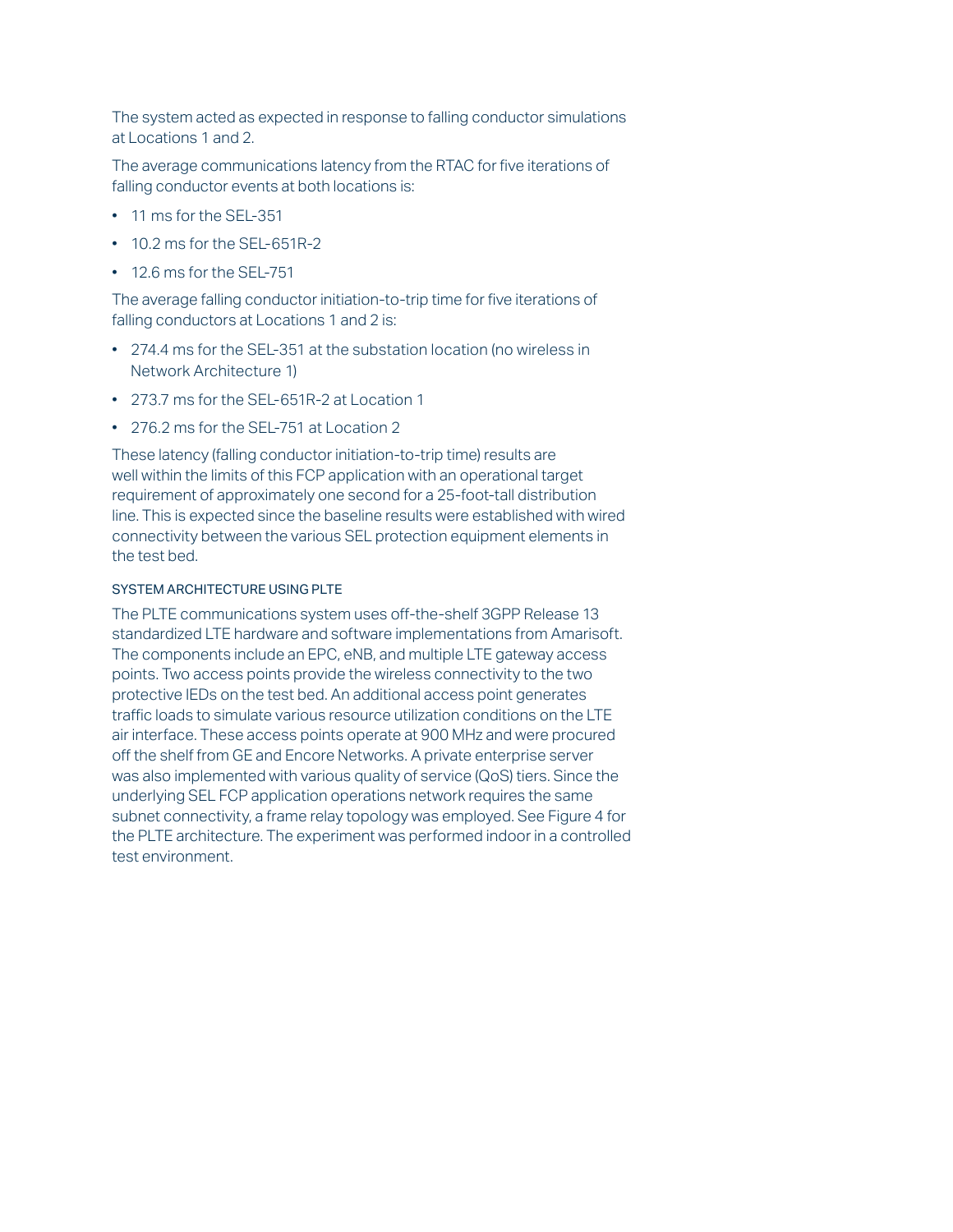

Figure 4—PLTE architecture diagram for Network Architecture 1 enabling wireless connectivity for SEL FCP test bed.

Three segments of VLANs were implemented to segregate traffic based on the priority of their payloads. Prioritization is possible because the LTE system is a private network using licensed spectrum. Implementation of QoS Class Identifier (QCI) tagging was configured for bidirectional wireless traffic. QoS tagging was further implemented using various service tiers defined in both the router, on the server side, and on each of the LTE gateway access points, on the field equipment side. In a practical end-toend scenario, protection signaling and commands would typically be set to traverse wirelessly over the LTE with higher priority than other traffic, e.g., AMI or other SCADA traffic.

There are two potential network topologies to be supported. In Network Architecture 1 (Figure 4), the substation location is treated as an edge PDC point where the wireless PLTE eNB would terminate an air-interface link from the various LTE gateway access points connected to SEL relays and controllers. In this scenario, the PDC is directly connected via wired interfaces at the edge (e.g., via fiber or Ethernet backhaul to the utility's data center application server), providing ultra-low-latency communications performance.

In Network Architecture 2, the substation and the PLTE eNB are not colocated with the edge PDC. In this scenario, added wireless links are required to interface not only with the various LTE gateway access points, but also with the interface between the PDC and the utility's data center application server. In this scenario, the PDC's communications link adds additional LTE air-interface latency. In practice, when it is cost-effective, this situation can occur in remote feeders in rural areas. See Figure 5 for the Network Architecture 2 structure.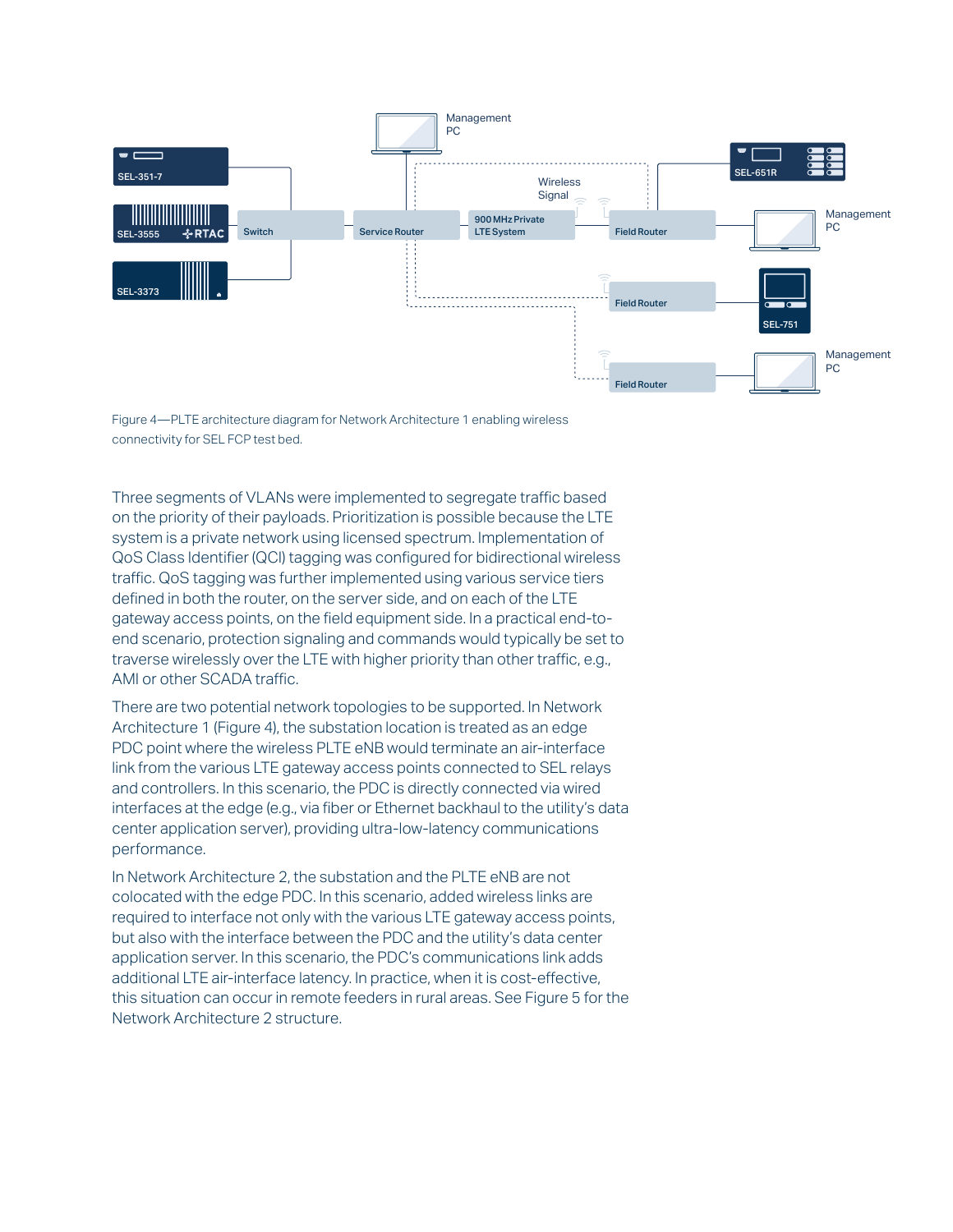

Figure 5—PLTE architecture diagram for Network Architecture 2 enabling wireless connectivity for SEL FCP test bed.

#### **RESULTS**

In Network Architecture 1, an implementation of PLTE connecting various protection hardware was tested, as illustrated in Figure 3. Six different wireless scenarios were tested. In these tests, latency is calculated based on the difference in time between the PDC and various protection equipment locations in the simulated SCADA system.

| Test ID | LTE signal condition | <b>Traffic load</b> | <b>QoS priority</b> |
|---------|----------------------|---------------------|---------------------|
| 1       | Medium               | Medium              | Low                 |
| 2       | Medium               | High                | Low                 |
| 3       | Medium               | High                | High                |
| 4       | Low                  | High                | Low                 |
| 5       | Low                  | High                | High                |
| 6       | Low                  | Medium              | High                |

Table 1—List of tested scenarios using Network Architecture 1.

## SIGNAL CONDITIONS

Implementing broadband wireless using LTE is advantageous since it can service a wide coverage range for LTE IEDs wherever a signal is available. The signal is provided in the downlink direction by an LTE eNB at a tower location for traffic sent to LTE IEDs. This is key for RTAC trip commands. Each LTE IED also transmits its signal in the uplink direction to the LTE eNB receiver on the tower. LTE IEDs near a base station have strong signal strength and signal quality in both downlink and uplink directions. In general, LTE IEDs farther from an LTE eNB tower or base station have weaker signal strength and signal quality in noise-limited areas. In these tests, typical wireless coverage refers to wireless signal strength in the medium signal range of an eNB. In general, medium signal quality is afforded 16-quadrature amplitude modulation (QAM) bitrates per LTE Channel Quality Indicator (CQI) scheduling in the downlink direction.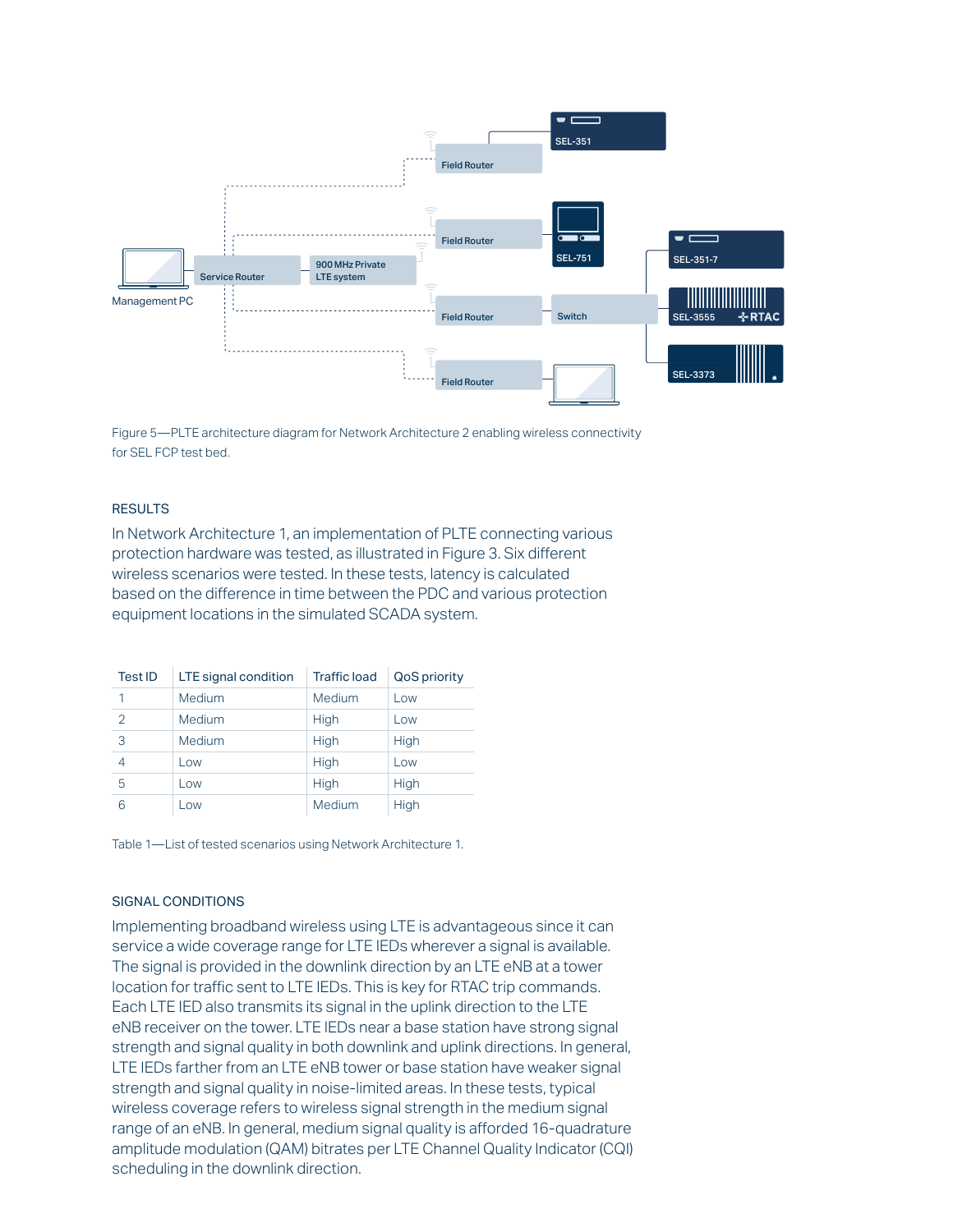The following operating points were implemented during the testing of various signal strengths and quality of the LTE air interface.

| Signal condition | Typical signal strength— measured<br>as reference signal received power<br>by the LTE access point | Typical signal quality in the downlink<br>direction (reference signal SNR) | Per antenna attenuator<br>setting on the PLTE test bed |
|------------------|----------------------------------------------------------------------------------------------------|----------------------------------------------------------------------------|--------------------------------------------------------|
| High             | $-70$ to $-80$ dBm                                                                                 | >25 dB                                                                     | $\sim$ 30 dB                                           |
| Medium           | -100 to -115 (noise-limited test<br>environment) dBm                                               | 10 to 20 dB                                                                | $\sim$ 50 dB                                           |
| Low              | $-120$ to $-125$ dBm                                                                               | $\leq$ =5 dB                                                               | $~\sim$ 60 dB                                          |

Table 2—LTE signal condition test parameters.

## TRAFFIC LOAD CONDITIONS

As noted in previous sections, the PLTE implementation prioritizes user traffic. The benefit of prioritization is to reduce the latency of time-critical traffic when the network becomes congested with other, lower-priority traffic. The private LTE system can implement priority queuing for both synchrophasor telemetry payloads and the command to relay traffic. Since the messages use IEC 61850 and IEEE C37.118 protocols, any associated acknowledgments and retransmissions are also treated with the same priority levels compared to other traffic.

Without implementing traffic load on the PLTE air interface via the Encore LTE access point, the only traffic generated over the wireless interface is from the protection equipment payloads. If a traffic load on the Encore LTE access point is generated, then the additional wireless resources are utilized within the LTE air interface. Specifically, LTE resource block (RB) traffic utilization is measured. In a scenario where an uplink or downlink LTE air interface is fully loaded (i.e, greater than 90 percent traffic utilization), lowerpriority traffic can be impacted. Conversely, the highest-priority traffic would not be impacted if an active LTE connection is maintained between the LTE eNB and the LTE access points. The percentage of utilization is defined as the traffic resources used compared to the total available traffic resources. In the LTE downlink direction, this is mainly measured over traffic resource elements offered within the physical downlink shared channel (PDSCH).

In the uplink direction, this is mainly measured over traffic resource elements offered within the physical uplink shared channel (PUSCH).

In practice, SEL protection equipment traffic is configured for higher traffic prioritization service. Hence, this traffic, in general, traverses with lower latency and higher reliability compared to traffic with lower-priority service. For this test, a typical load is arbitrarily defined as 50 percent of target utilization for a wireless link. For an LTE eNB cell, target utilization of resources in protection applications is generally limited by the uplink direction due to the bandwidth performance requirements of IEEE C37.118 data payloads. The targeted uplink utilization is 80 percent of uplink traffic resource utilization. Hence, a medium load is considered to be 40 percent of total resource utilization, while a high load is greater than 90 percent of total resource utilization.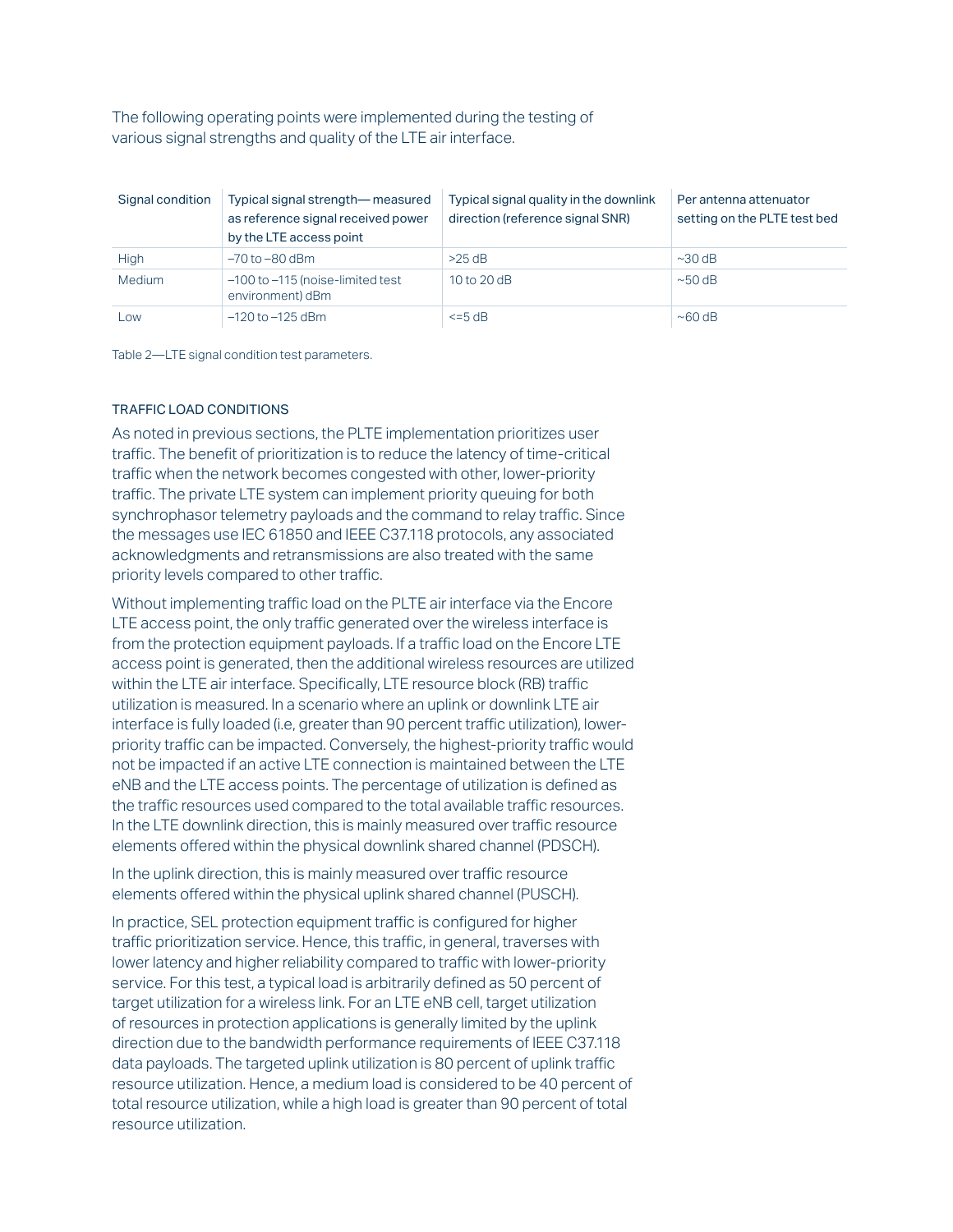### MEASURED RESULTS

An example of measurements for an initial calibration test (high LTE signal quality with no traffic load at lower QoS priority) from one PDC-triggered event is shown in the following table. For every scenario, the application was repeated five times in both downlink and uplink directions to provide statistic relevance to the results.

Table 3 shows the time delta (ms) between falling conductor initiation (the instant the relay sees a falling conductor event) and the instant the relay receives a trip command from the RTAC.

| <b>Test Location</b> | FC Initiate (ss.ms) | Outgoing<br>Trip Command<br>(ss.ms)<br>RTAC | FC Initiate to RTAC<br>Trip Cmmd (ms) | SEL-351 Incoming<br>Trip (ss.ms) | to SEL-351<br>Delta (ms)<br>RTAC | Trip<br>Init to SEL-351<br>Delta (ms) | 651R Trip<br>Incoming Trip<br>(ss.ms)<br>SEL- | RTAC to SEL-651R<br>Delta (ms) | Init to SEL-651R<br>Trip Delta (ms) | Trip<br>Trip<br>Incoming<br><b>SEL-751</b><br>(ss.ms) | to SEL-751<br>(ms)<br>RTAC<br><b>Delta</b> | Trip<br>$-751$<br>(ms)<br>Init to SEL<br>Delta |
|----------------------|---------------------|---------------------------------------------|---------------------------------------|----------------------------------|----------------------------------|---------------------------------------|-----------------------------------------------|--------------------------------|-------------------------------------|-------------------------------------------------------|--------------------------------------------|------------------------------------------------|
| 1                    | 18.384              | 18.648                                      | 264                                   | 18.659                           | 11                               | 275                                   | 18.667                                        | 19                             | 283                                 |                                                       |                                            |                                                |
| 1                    | 10.136              | 10.408                                      | 272                                   | 10.42                            | 12                               | 284                                   | 10.43                                         | 22                             | 294                                 |                                                       |                                            |                                                |
| 1                    | 28.579              | 28.848                                      | 269                                   | 28.859                           | 11                               | 280                                   | 28.867                                        | 19                             | 288                                 |                                                       |                                            |                                                |
| 1                    | 0.112               | .408                                        | 296                                   | .42                              | 12                               | 308                                   | .427                                          | 19                             | 315                                 |                                                       |                                            |                                                |
| $\mathbf{1}$         | 47.898              | 48.168                                      | 270                                   | 48.177                           | 9                                | 279                                   | 48.19                                         | 22                             | 292                                 |                                                       |                                            |                                                |
| 2                    | 18.475              | 18.768                                      | 293                                   |                                  |                                  |                                       | 18.787                                        | 19                             | 312                                 | 18.789                                                | 21                                         | 314                                            |
| 2                    | 34.743              | 35.048                                      | 305                                   |                                  |                                  |                                       | 35.068                                        | 20                             | 325                                 | 35.072                                                | 24                                         | 329                                            |
| 2                    | 5.872               | 6.168                                       | 296                                   |                                  |                                  |                                       | 6.188                                         | 20                             | 316                                 | 6.19                                                  | 22                                         | 318                                            |
| 2                    | 42.855              | 43.168                                      | 313                                   |                                  |                                  |                                       | 43.188                                        | 20                             | 333                                 | 43.189                                                | 21                                         | 334                                            |
| 2                    | 32.919              | 33.208                                      | 289                                   |                                  |                                  |                                       | 33.227                                        | 19                             | 308                                 | 33.231                                                | 23                                         | 312                                            |

Table 3—Initial calibration test results for latency using 900 MHz PLTE.

The average communications latency from the RTAC for five iterations of falling conductor events at Locations 1 and 2 is:

- 11 ms for the SEL-351 with no significant increase in ms compared to the wired network.
- 19.9 ms for the SEL-651R-2 with an average increase in latency of 9.7 ms compared to the wired network.
- 22.2 ms for the SEL-751 with an average increase in latency of 9.6 ms compared to the wired network.

The average falling conductor initiation-to-trip time for five iterations of falling conductors at Locations 1 and 2 is:

- 285.2 ms for the SEL-351 at the substation location (no wireless in Network Architecture 1).
- 306.6 ms for the SEL-651R-2 at Location 1.
- 321.1 ms for the SEL-751 at Location 2.

These results are well within the limit of one second for a 25-foot-high distribution tower.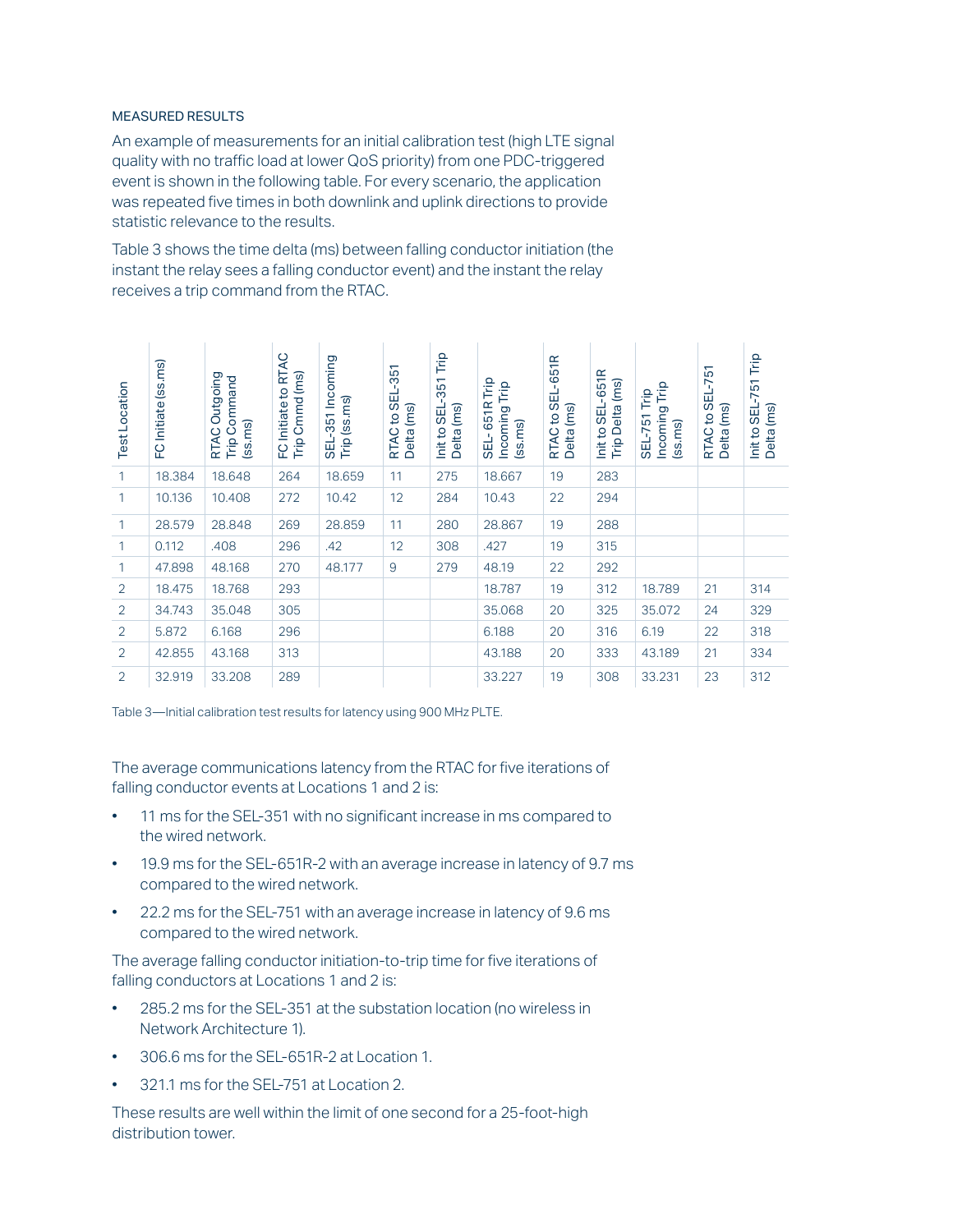Table 4 summarizes the results over various network conditions.

| TestID         | PLTE Air-Interface<br>Path | Latency to SEL-351<br>Average RTAC/Trip<br>(ms) | Time at Substation<br>Initiation-to-Trip<br>Average FC<br>(ms) | Average RTAC/Trip<br>SEL-651R-2 (ms)<br>Latency to | Time at Location<br>Initiation-to-Trip<br>Average FC<br>$1$ (ms) | Average RTAC/Trip<br>Latency to SEL-751<br>(ms) | Time at Location<br>Initiation-to-Trip<br>Average FC<br>$2$ (ms) | Observations                                                                                                                                                                                         |
|----------------|----------------------------|-------------------------------------------------|----------------------------------------------------------------|----------------------------------------------------|------------------------------------------------------------------|-------------------------------------------------|------------------------------------------------------------------|------------------------------------------------------------------------------------------------------------------------------------------------------------------------------------------------------|
| 1              | <b>Downlink</b>            | 12.0                                            | 388.6                                                          | 19.0                                               | 340.3                                                            | 24.6                                            | 342.0                                                            | Suggested operation condition                                                                                                                                                                        |
|                | <b>Uplink</b>              | 12.0                                            | 416.6                                                          | 26.8                                               | 385.9                                                            | 25.2                                            | 338.8                                                            | Suggested operation condition                                                                                                                                                                        |
| $\overline{2}$ | <b>Downlink</b>            | 12.6                                            | 325.2                                                          | 20.7                                               | 343.7                                                            | 26.6                                            | 354.6                                                            | Suggested operation condition                                                                                                                                                                        |
|                | Uplink                     | 11.4                                            | 317.0                                                          | 19.4                                               | 327.6                                                            | 25.4                                            | 336.2                                                            | Suggested operation condition                                                                                                                                                                        |
| 3              | <b>Downlink</b>            | 12.0                                            | 412.4                                                          | 20.1                                               | 385.1                                                            | 24.4                                            | 354.0                                                            | Intermittent "No Protection"                                                                                                                                                                         |
|                | Uplink                     | <b>No</b><br>Protection                         | <b>No</b><br>Protection                                        | <b>No</b><br>Protection                            | <b>No</b><br>Protection                                          | <b>No</b><br>Protection                         | <b>No</b><br>Protection                                          | "Ping Timeouts, No Protection" per system<br>due to testing condition of higher-priority<br>traffic load-expected                                                                                    |
| 4              | <b>Downlink</b>            | 11.2                                            | 418.6                                                          | 26.2                                               | 396.3                                                            | 30.6                                            | 363.4                                                            | Suggested operating condition; higher<br>latencies observed due to weak signal<br>conditions; PDC time-out window can be<br>expanded for further evaluation                                          |
|                | Uplink                     | 11.8                                            | 350.2                                                          | 25.9                                               | 349.5                                                            | 30.4                                            | 359.2                                                            | Suggested operating condition; higher<br>latencies observed due to weak signal<br>conditions; PDC time-out window can be<br>expanded for further evaluation                                          |
| 5              | <b>Downlink</b>            | 12.0                                            | 490.4                                                          | 45.4                                               | 504.8                                                            | 27.6                                            | 487.8                                                            | Intermittent "No Protection" under loaded<br>condition; in no-load condition, observed<br>doubling of FC-to-trip times in 4 cases;<br>PDC time-out windows can be expanded<br>for further evaluation |
|                | Uplink                     | <b>No</b><br>Protection                         | No<br>Protection                                               | No<br>Protection                                   | No<br>Protection                                                 | No<br>Protection                                | No<br>Protection                                                 | "Ping Timeouts, No Protection" per system<br>due to testing condition of low signal and<br>higher-priority traffic load-expected                                                                     |
| 6              | <b>Downlink</b>            | 11.4                                            | 341.7                                                          | 25.3                                               | 358.5                                                            | 28.2                                            | 362.4                                                            | System can operate when cell traffic is<br>not full                                                                                                                                                  |
|                | Uplink                     | 10.8                                            | 354.2                                                          | 28.5                                               | 377.3                                                            | 29.0                                            | 383.2                                                            | System can operate when cell traffic is<br>not full                                                                                                                                                  |

Table 4—Summary of trip time latency results for various test configurations.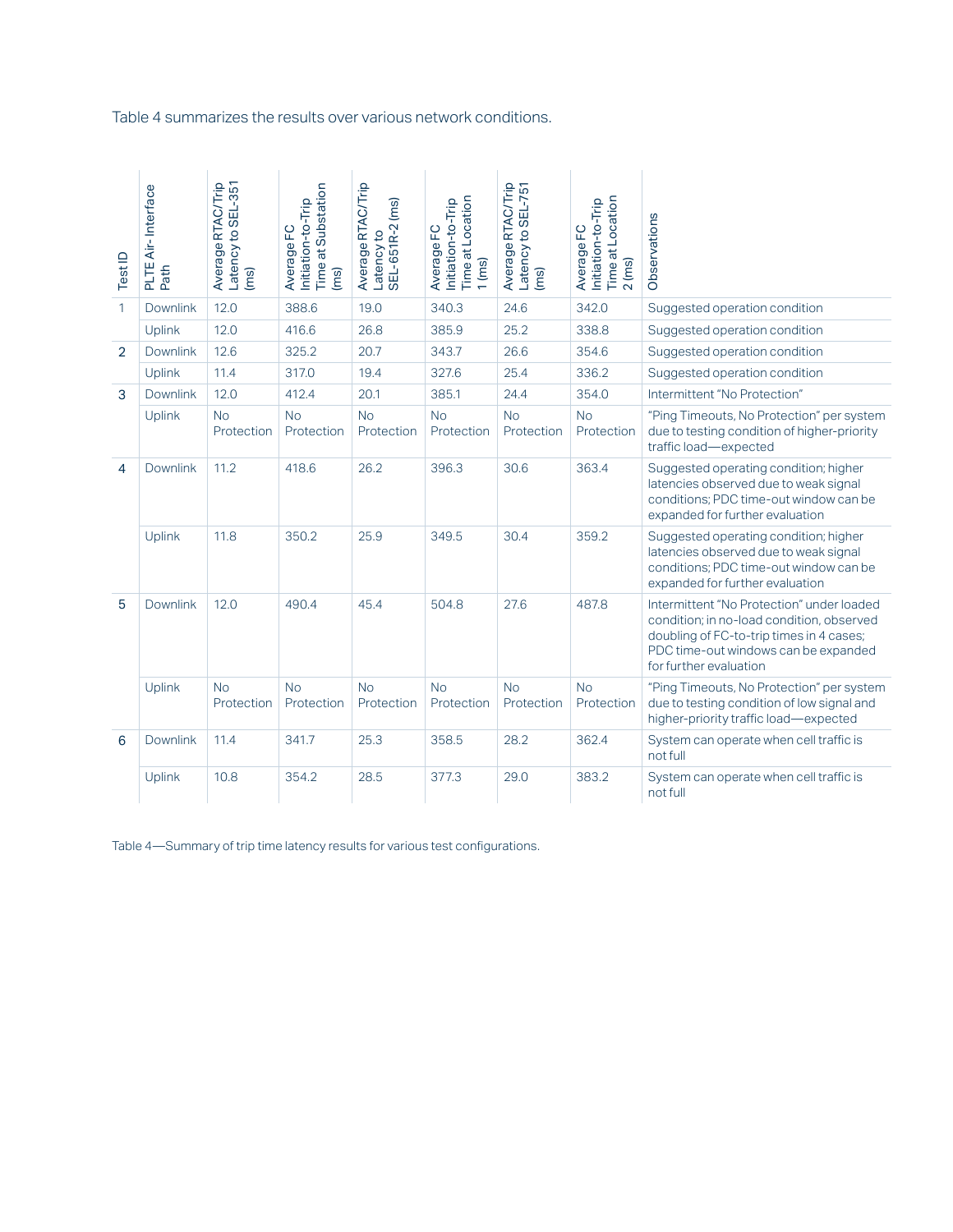Results affirm the functionality of FCP using PLTE. The application operates appropriately with high, medium, and low LTE coverage. The range of falling conductor initiation-to-trip times are well within the one second target for Locations 1 and 2 in all properly configured test scenarios (Test ID 1, 2, and 4). The application also operates robustly when high end-to-end QoS prioritization is employed for its messaging payloads.

Outlier scenarios (Test ID 3, 5, and 6) were also tested to affirm adverse impacts if QCI settings are not set correctly or not available to be configured. For example, configuring the protection equipment traffic using a low QCI priority leads to adverse effects of intermittent or full "No Protection" function for falling conductors.

Further, comparing the payloads between downlink and uplink messages, we observe that under loaded conditions with low coverage, the uplink direction is more adversely impacted. It is therefore critical that the design of the PLTE communications link is limited by the uplink traffic direction. Per SEL, the user payload requirement for the IEEE C37.118 payload is, at a minimum, 60 kbps. The PLTE downlink under a noise-limited situation offers more payload capacity under a balanced signal link design. Further refinement for the link should include a confidence level of signal availability. Typically, wireless links are designed to have 90 to 95 percent area availability.

## FUTURE ARCHITECTURE AND OPTIMIZATION

This experiment demonstrates the function of FCP and its latency performance over PLTE under different congestion and signal scenarios. Prioritization allows for reliability of application traffic. Based on the above results, we recommend operating FCP traffic over higher-priority service.

With high, medium, and low LTE signal strength and quality, FCP also performs within protection limits. It is notable that the function of FCP still performs within the limits of the application metric, even under lower signal condition. This indicates the robust design of LTE to achieve low latency.

The opportunity to optimize FCP parameters may further enhance operation under low-signal conditions. In Test ID 4 and 5, where the LTE signal condition is low, we assess that the trip time to the SEL 651R-2 can be increased by two, or potentially three, times. We expect that further evaluation can be made to analyze the read time-out window size parameter, which will allow for the RTAC to make decisions on valid synchrophasor message content.

Network Architecture 2 can also be analyzed and assessed with future testing.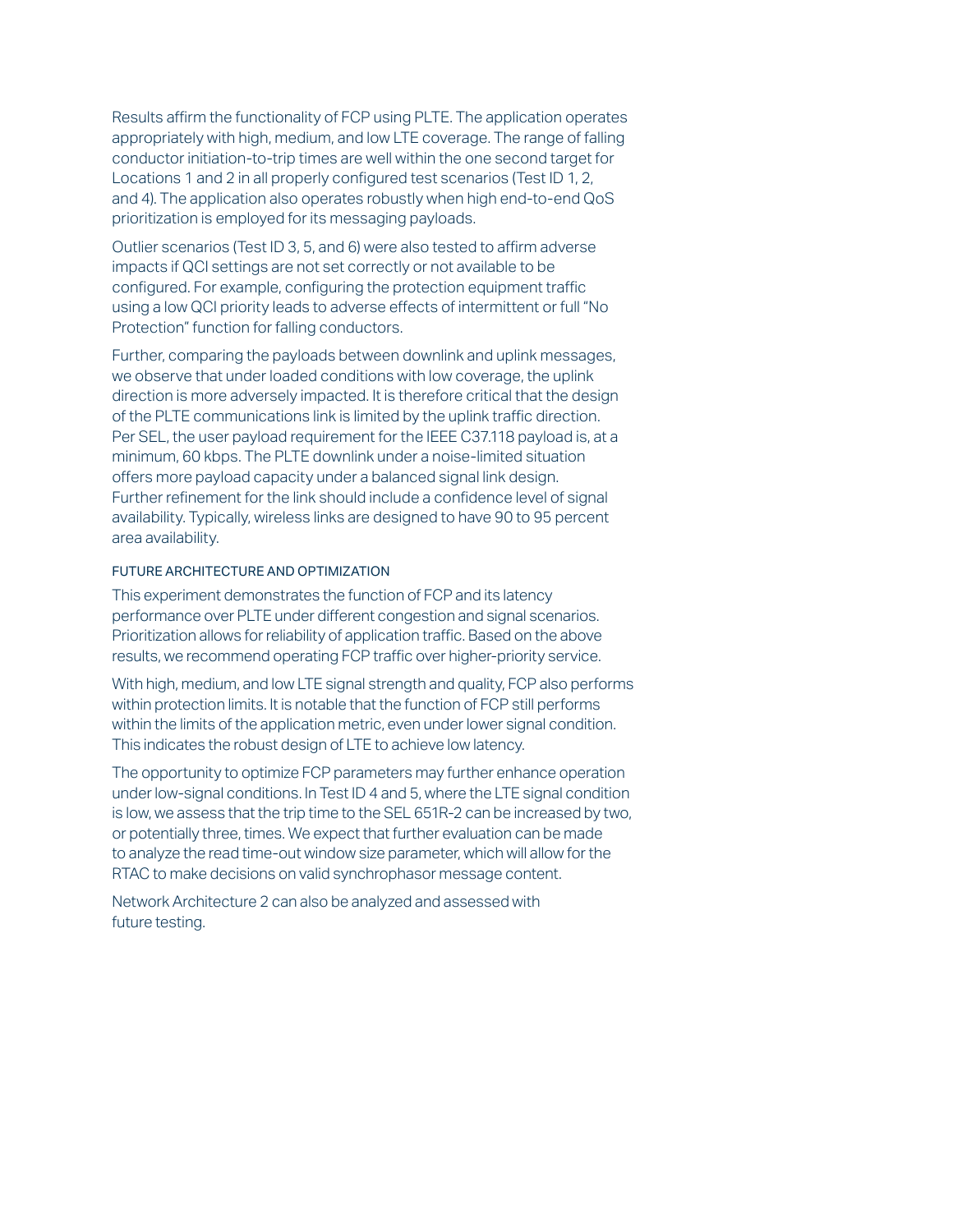## Acknowledgments

Evan Holbert, Dylan Robles, SEL Engineering Services, Inc. (SEL ES), Abiodun Adewuyi, Ellen Vargas, Enext Wireless, Inc.

## References

[1] H. Buechi, D. Cameron, S. Heard, A. J. Plantinga, and P. Weber, "Long-Term Trends In Wildfire Damages in California," *International Journal of Wildland Fire*, 2021, pp. 757–762.

[2] U.S. Environmental Protection Agency, "Climate Change Indicators: Wildfires," Web update: April 2021. Available: epa.gov/climate-indicators/ climate-change-indicators-wildfires.

[3] D. Shadle, "Fire Risk Mitigation is a Never-Ending Challenge for Utilities," *T&DWorld*, September 2018.

[4] California Public Utilities Commission, "CPUC Orders Deployment of Microgrids and Resiliency Strategies to Support Communities and Infrastructure Threatened by Power Outages," June 2020.

[5] E. Raszmann, K. Prabakar, B. Mather, and J. Li, "Experimental Test Bed to Enable Realistic Evaluations for Direct Transfer Trip Relaying via Private Wireless LTE Communications," proceedings of the 2020 IEEE International Smart Cities Conference, Piscataway, NJ, October 2020.

[6] U. S. Department of Energy, "Grid Modernization Multi-Year Program Plan," January 2016. Available: energy.gov/downloads/grid-modernizationmulti-year-program-plan-mypp.

[7] W. O'Brien, E. Udren, K. Garg, D. Haes, and B. Sridharan, "Catching Falling Conductors in Midair – Detecting and Tripping Broken Distribution Circuit Conductors at Protection Speeds," proceedings of the 70th Annual Georgia Tech Protective Relaying Conference, Atlanta, GA, 2016.

[8] K. Petersen, "Catching Falling Conductors in Midair—Detecting and Tripping Broken Distribution Circuit Conductors at Protection Speeds," NASPI Work Group Meeting, Springfield, MA, September 2017.